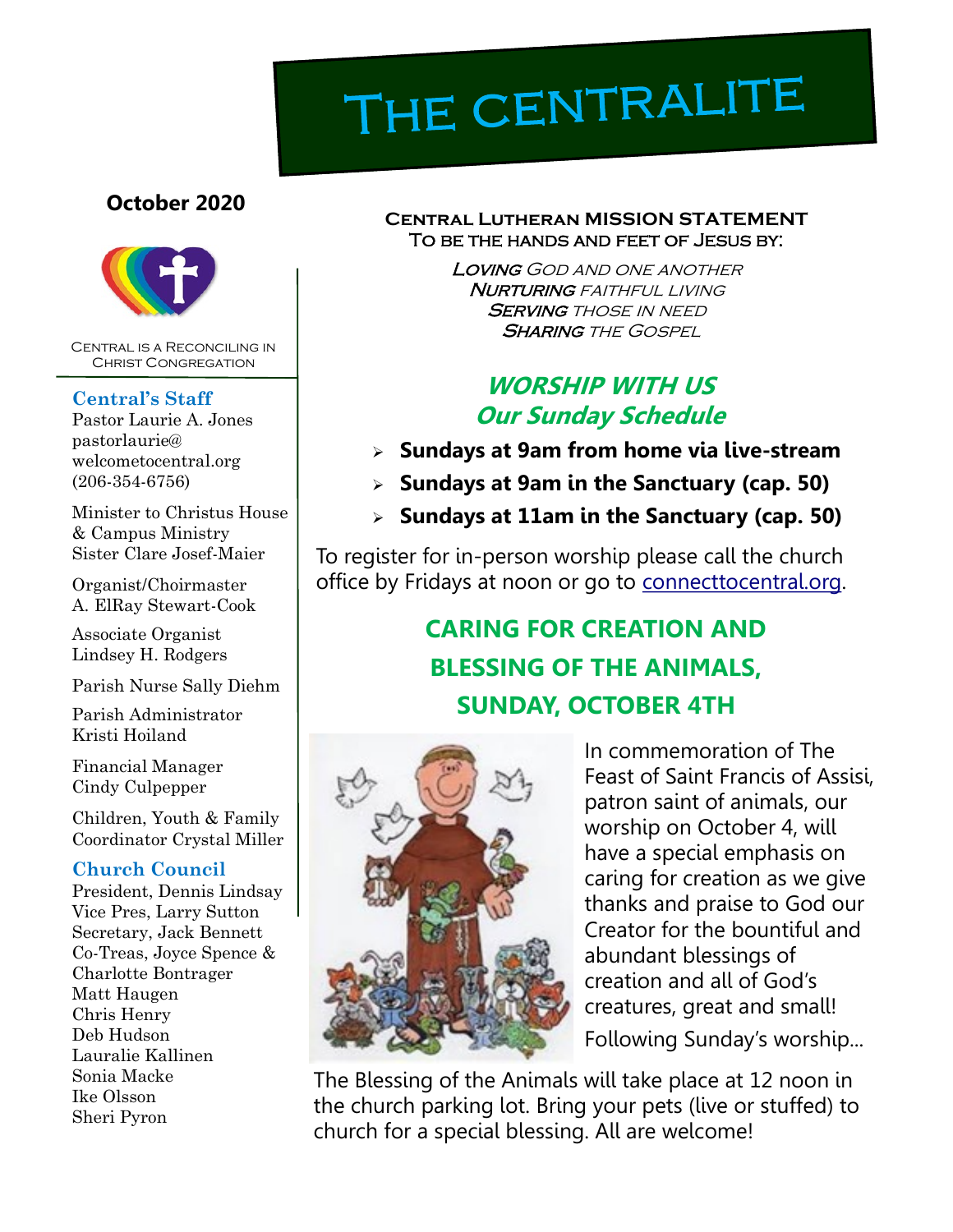## **From the Pastor's Desk**

Dear Friends in Christ,

Since 1904 Central Lutheran Church, and its predecessor bodies, have welcomed people of all ages to come together for worship. Worship has always been so central to our life at Central. The four essential parts of Lutheran liturgy include: Gathering; Word; Meal; and Sending. Weekly worship provides a time for us to confess our sins before God and one another and receive God's forgiveness; to sing (or hear) songs of praise and thanksgiving; to hear the word of God; to confess our Christian faith; to offer prayers for the Church, the world, and for all people according to their needs; to share the peace of Christ; to receive our tithes and offerings; to share in the Eucharist in order to be nourished and strengthened for the journey; and finally to be sent out into the world to be the hands and feet of Jesus. Perhaps now, more than ever before, we need to remain attentive to our spiritual health as well as our emotional, mental, and physical health and well-being. We need to experience and participate in worship in order to sustain us in every aspect of our daily lives. We need the assurance of the promises God has made to us in the waters of baptism. We need to be reminded our God is with us always, to the end of the age. But this is 2020—and our lives have been turned upside down. So, what's a person of faith to do? Well…

Let me remind you that effective October 4, we are returning to two services in the sanctuary each week—one at 9am, the other at 11am. The service at 9am will continue to be live-streamed (as well as posted as a podcast on our website for later viewing) so I encourage you to choose one of these options for your worship life.

Furthermore, whether you are viewing the podcast or worshiping in-person, during the liturgy you will be invited to receive the sacrament of Holy Communion. You will be instructed when it is time for you to commune. If you are worshiping alone, you are invited to self-commune. If you are worshiping with others in your household, you are invited to commune one another. However, please wait for the cue from Pastor Laurie (or the Presider) before communing. You will hear these words:

> "The body of Christ given for you." [Take and eat] "The blood of Christ shed for you." [Take and drink.]

For the sake of good order entrusted to me as your pastor, I ask that you refrain from taking communion apart from the worship service. If you desire to receive communion from me (or a Eucharistic Minister), you may call the church office to schedule a home visit.

In Christ's Abiding Love, +Pastor Laurie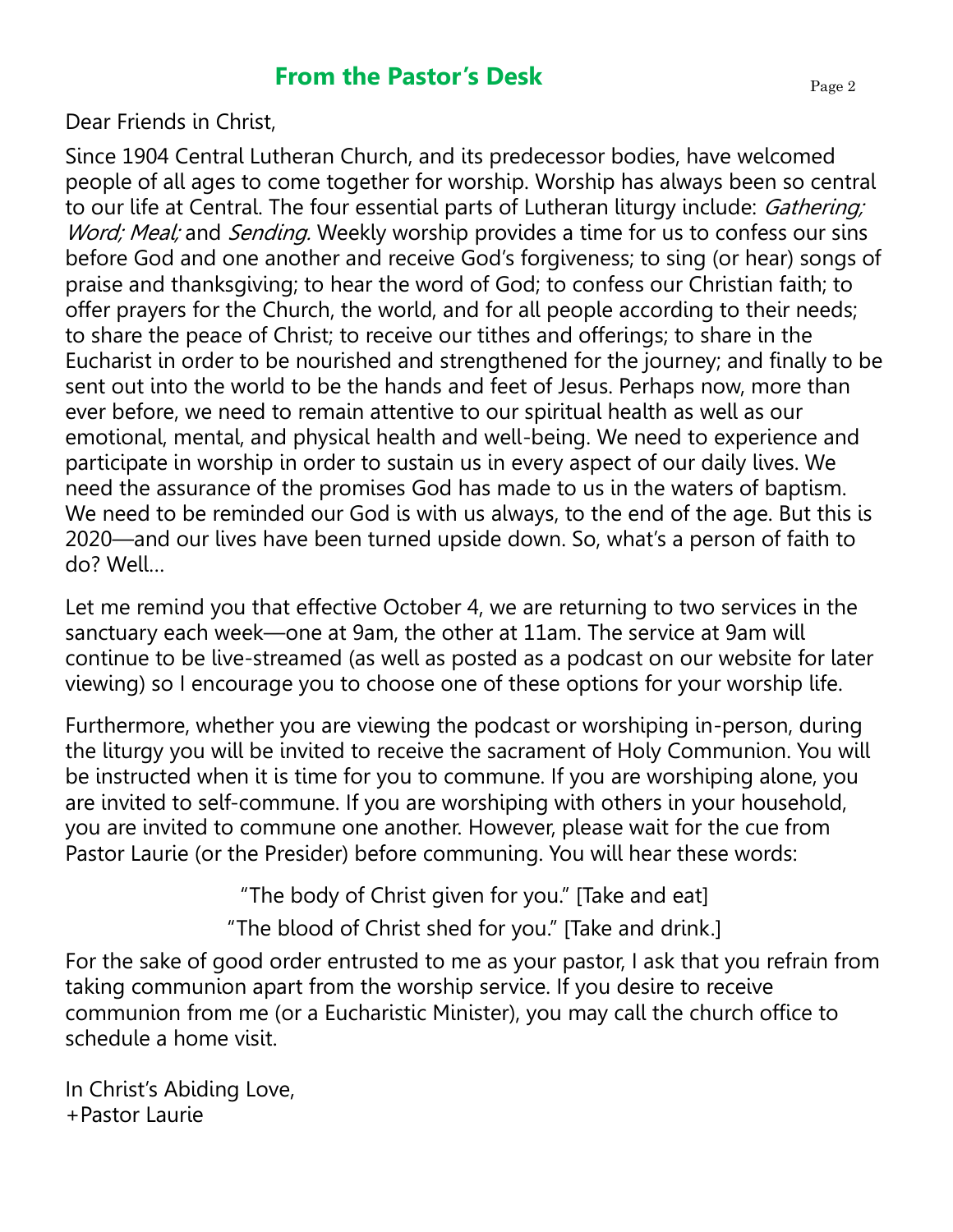#### **WE KEEP IN OUR PRAYERS** Page 3



Nicole Christie; Richard Cook, Greg Foote; Mike Kennedy; Marie Miller; Marta Saunders; Bob Reed; and Richard White. We extend our sympathy to Elsie Hellwege and family upon the death of Paul Hellwege.

#### **A NEW MINISTRY OPPORTUNITY**

#### **Become a Prayer Advocate or submit a prayer request!**

You are invited to join the Prayer Ministry Team and become a Prayer Advocate. No meetings—just the opportunity to pray for your neighbors in need. As a prayer Advocate, you will receive a list of prayer requests each week via email. The list will include names and reasons for prayers. Prayer Advocates are invited to include the names of people on the Prayer List in your regular prayers. Praying is an opportunity to lift up your neighbor by showing your love for God and your neighbor. A prayer is a simple conversation we have with our God! It is enriching and fulfilling for both the one being prayed for and the one doing the praying. If you are willing to become a Prayer Advocate, please send an email to [prayers@welcomecentral.org](mailto:prayers@welcomecentral.org) and say, "Yes! I am willing to share God's love for those in need!"

Or, if you would like to submit a prayer request, you can do so by sending an email directly to [prayers@welcometocentral.org.](mailto:prayers@welcometocentral.org) Please tell us your name and the reason for your request. If you are asking on behalf of someone other than yourself, please seek their permission first. Prayers can be for thanksgiving, health, struggles, guidance, support, or anything else you need prayers for.

# **KID'S DROP-IN/PARENT'S TIME OUT**

Our next Kid's Drop-in/Parent's Time Out will be on Wednesday, October 21st from 3:30-6pm at United Lutheran (22nd & Washington). Under the supervision of Crystal Miller, this collaborative "mini-camp" experience is designed to give children ages 3 thru 5th grade a time to play, create, and grow together in faith while simultaneously offering our parents a little respite. Middle and High School students serve as "Camp Counselors." All health guidelines and protocols are in place to ensure everyone's safety.

A special thanks to our Camp Counselors for September: Molly Clever, Honora Mathisen-Lund, and Sophie Wagoner—the kids all had a blast playing games, learning verses from some of the Psalms, and hanging out together. They also enjoyed making cards to include in the "Bags of Joy" for our seniors!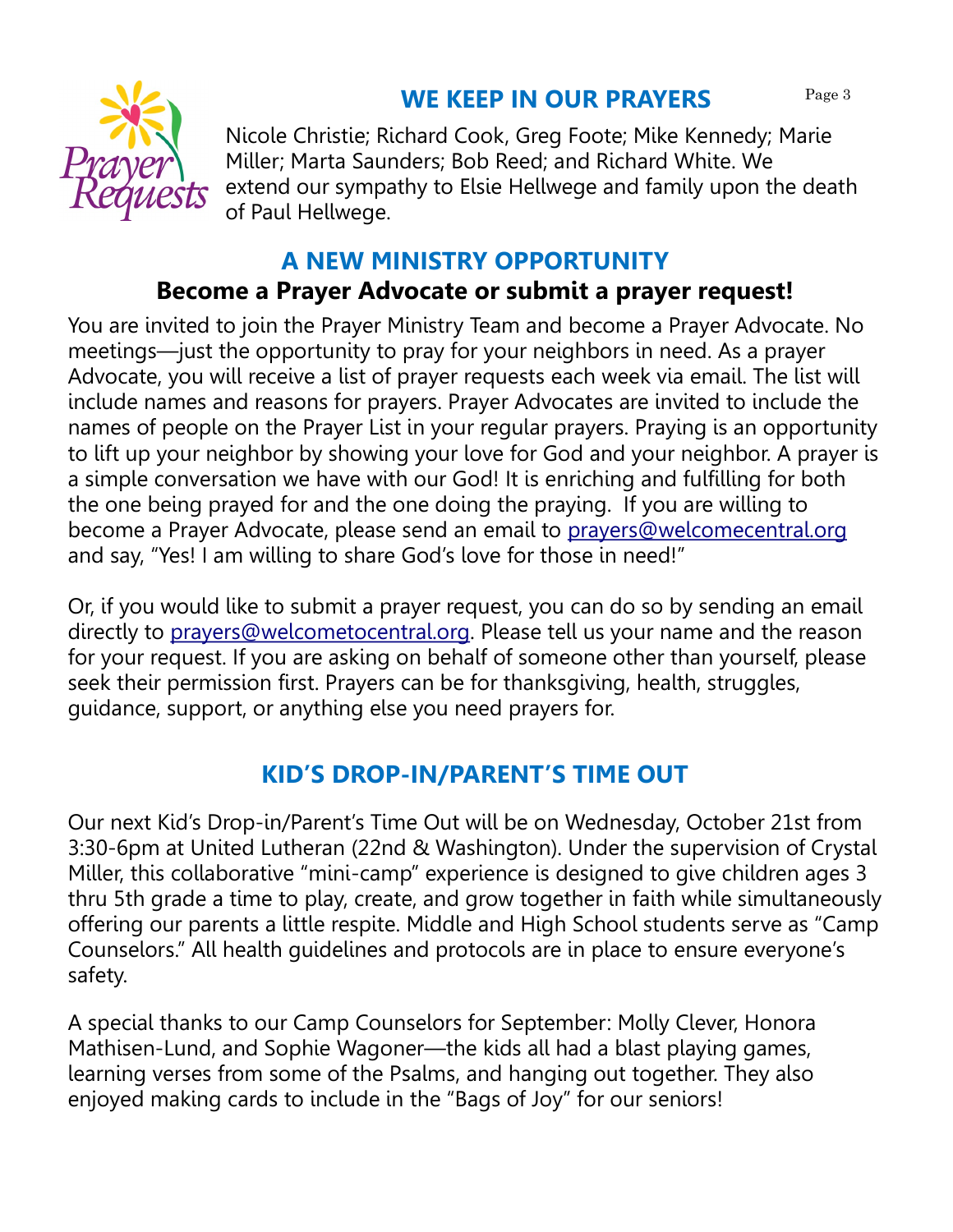# **News from the CLC Book Club**



The CLC Book Club will meet on **Monday, Oct. 12, 2020, at 7pm** via Zoom to discuss Paddy's Lament, Ireland 1846- 1847: Prelude to Hatred by Thomas Gallagher. A second generation Irish-American and historian, Gallagher believes that most Irish-British present-day antagonisms are rooted in the complicity of the British in the deaths of over two million Irish during the potato famine. Deaths that were more from disease than starvation and sent many hundreds of thousands across the ocean to the United States and Canada. In the mid-1800s Ireland was primarily a population of peasants who were dependent on a single, moderately nutritious crop: potatoes. Suddenly disease destroyed this crop. Yet throughout the famine there was an abundance of food produced in Ireland, yet the landlords exported it to

markets abroad. This non-fiction book takes us "back in time to the dark days of rural peasantry and starvation in Ireland before, during, and after 'the Great Hunger' and how it shaped the Irish-American community, focusing mainly on the NYC ghettos." (amazon.com) The discussion will be led by Glenn Gillis.

#### **The ZOOM link will be sent out closer to the meeting date.**

New members are always welcome! If you are not on the CLC Book Club email list and would like to join the discussion, please email Betsy Berg [rb24berg@aol.com.](mailto:rb24berg@aol.com)

**Looking Ahead:** The CLC Book Club will meet on **Monday, Nov. 9, 2020, at 7pm via Zoom** to discuss Hidden Valley Road: Inside the Mind of an American Family by Robert Kolker. The discussion will be led by Gary Wolfe.





## **Garden News**

**A huge word of thanks to Merrily Sutton** for tending and harvesting the garden throughout the spring and summer. All of the produce from our corner lot on 18th and University is given to the Episcopal Campus Ministry Food Pantry (housed at Grace Lutheran Church) to help feed hungry college students.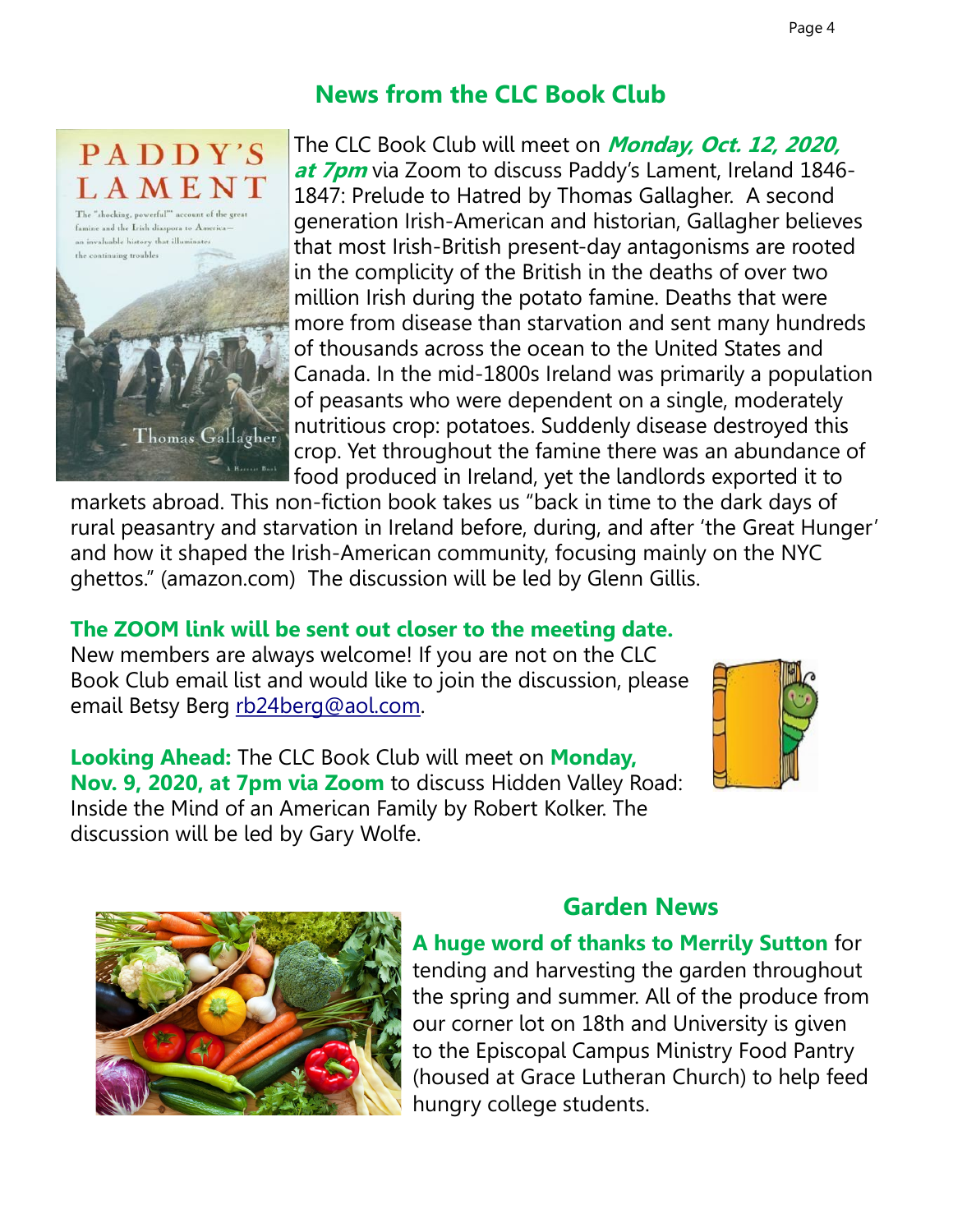#### **Annual Solicitation for Funding Special Projects**

The CLC Endowment Fund Committee is actively soliciting proposals for funding special projects with the church which are outside of the normal budget. Acceptance of these proposals will be guided by the CLC Mission; to be the hands and feet of Jesus by loving God and one another, nurturing faithful living, serving those in need and sharing the Gospel. Request forms may be obtained via the Endowment page on the Central website, the church office, or from the Endowment Committee. Your proposal must be coordinated through a ministry team, committee, council, relevant staff person, and/or pastor. Please have your requests delivered to the office or to the committee by **October 1, 2020**. Endowment Fund Committee Members: Lorraine Davis, Cyndy Lane, Doug Martin, Becky Shurson, Kelly Smith, Roger Welch and Larry Sutton (Council Rep).

#### **The Central Lutheran Foundation**

The Foundation is now accepting applications for grants to be awarded in early 2021. The CL Foundation's purpose is to support Lutheran, Christian, community and world-wide organizations that provide support to others. This reflects Central's commitment to Outreach. We encourage congregational members to invite organizations that qualify for funding to apply for these funds. The application can be downloaded from the Foundation section of the Central website and is also available in the church office. **The deadline to apply is November 1, 2020.** Over the years the CLF has provided support to numerous and varied organizations which have reported that the funding has been instrumental in helping them achieve their goals. If you have any questions, please contact Gifting Chair, Lew Blue or President, Steve Wildish.

**Did you know...** that once a week members of Central Lutheran Church have been providing a home-cooked meal to First Place Families at the Annex? The food is picked up each Friday from the Eugene Mission. Over the weekend, volunteers prepare and cook the meal either in the Kitchen at church or in their homes. Then on Monday afternoon the meal is delivered to the Annex where the guests are treated to a delicious and nutritious meal. To find out how you can help, please contact Kim Meyers at [klmcpa.meryers@gmail.com.](mailto:klmcpa.meyers@gmail.com)

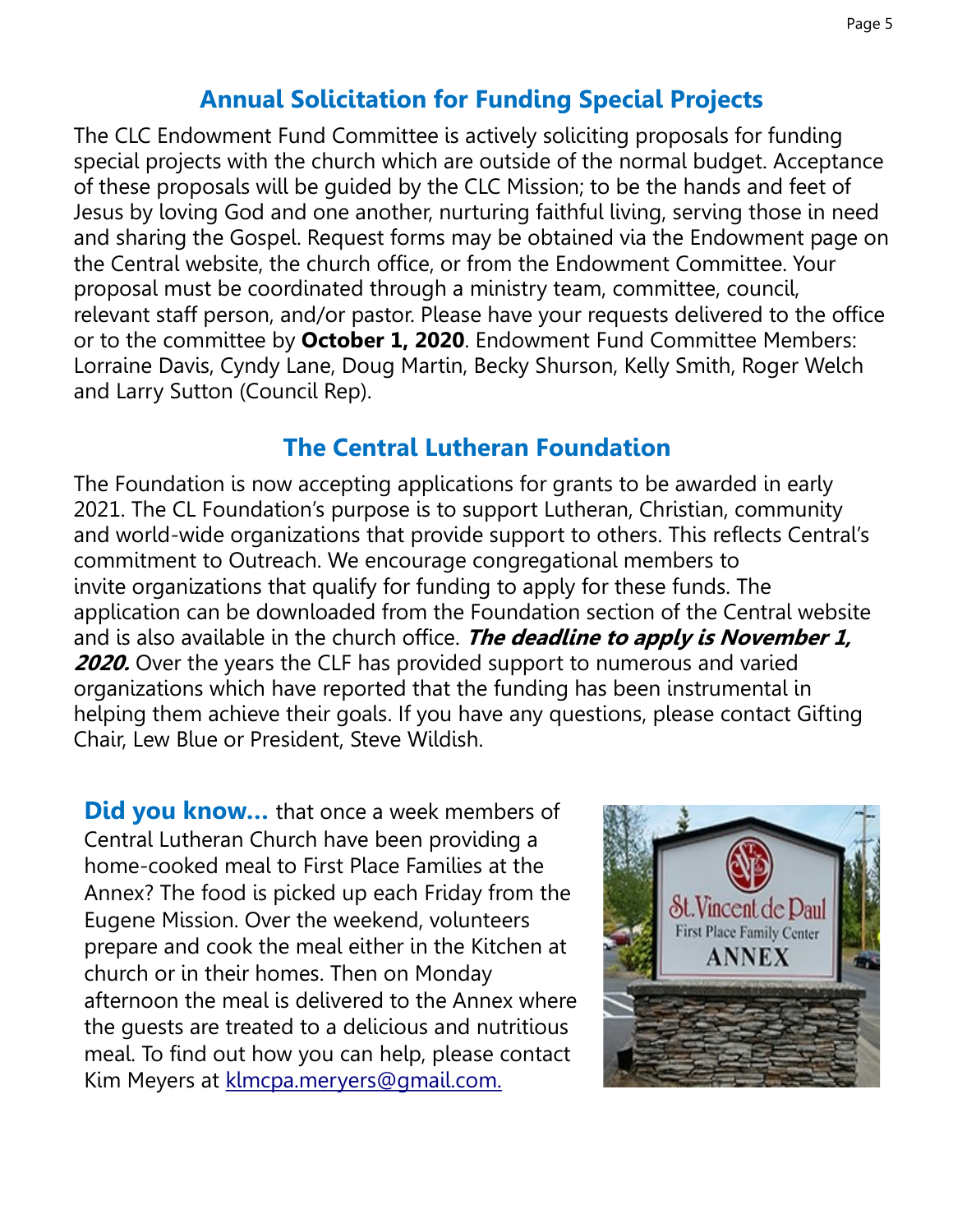#### Page 6

## **Thank you Ike and Jodie Olsson!**

Thanks to the Olsson's for letting us hold our outdoor worship at the Garden this summer and to Sally Baumgartner for providing the beautiful flower arrangements each week.



Pictured are ElRay Stewart-Cook, Pastor Laurie, Ike and Jodie Olsson, and Sally Baumgartner.

#### **YOU ARE INVITED...**

The First Annual Nathaniel Lawson Memorial Lecture Series in Black Lutheran Theology at Bethlehem Lutheran Church will be taking place Friday, Oct. 9th at 5pm PDT/7pm CDT by Zoom. The featured speaker for this inaugural event is the Rev. Kwame Pitts, Pastor at Crossroads Lutheran Church in Amherst/Buffalo, NY. Her talk is entitled "Rituals of Resistance: Healing from Trauma and Oppression through a Lens of Womanist Theology and at the Intersection of a Dualistic Faith." The Rev. Kwame Pitts has found herself immersed in justice movements surrounding transformative and revolutionary change. She hails from Chicago, where she began her theological and academic journey at the Lutheran School of Theology, Chicago. She graduated in 2015 with her M.Div. and was ordained that same year. She continues her academic and theological journey at the Chicago Theological Seminary with a Master of Sacred Theology focused on Ritual Indigenous practices in African Traditional Religions, and is set to receive her degree in 2020. The lecture, hosted by Bethlehem Lutheran Church, New Orleans, was founded in 1888. Located in the Central City Neighborhood, Bethlehem is a historically Black congregation. Please email [grothb@gmail.com](mailto:grothb@gmail.com) for the zoom link to participate!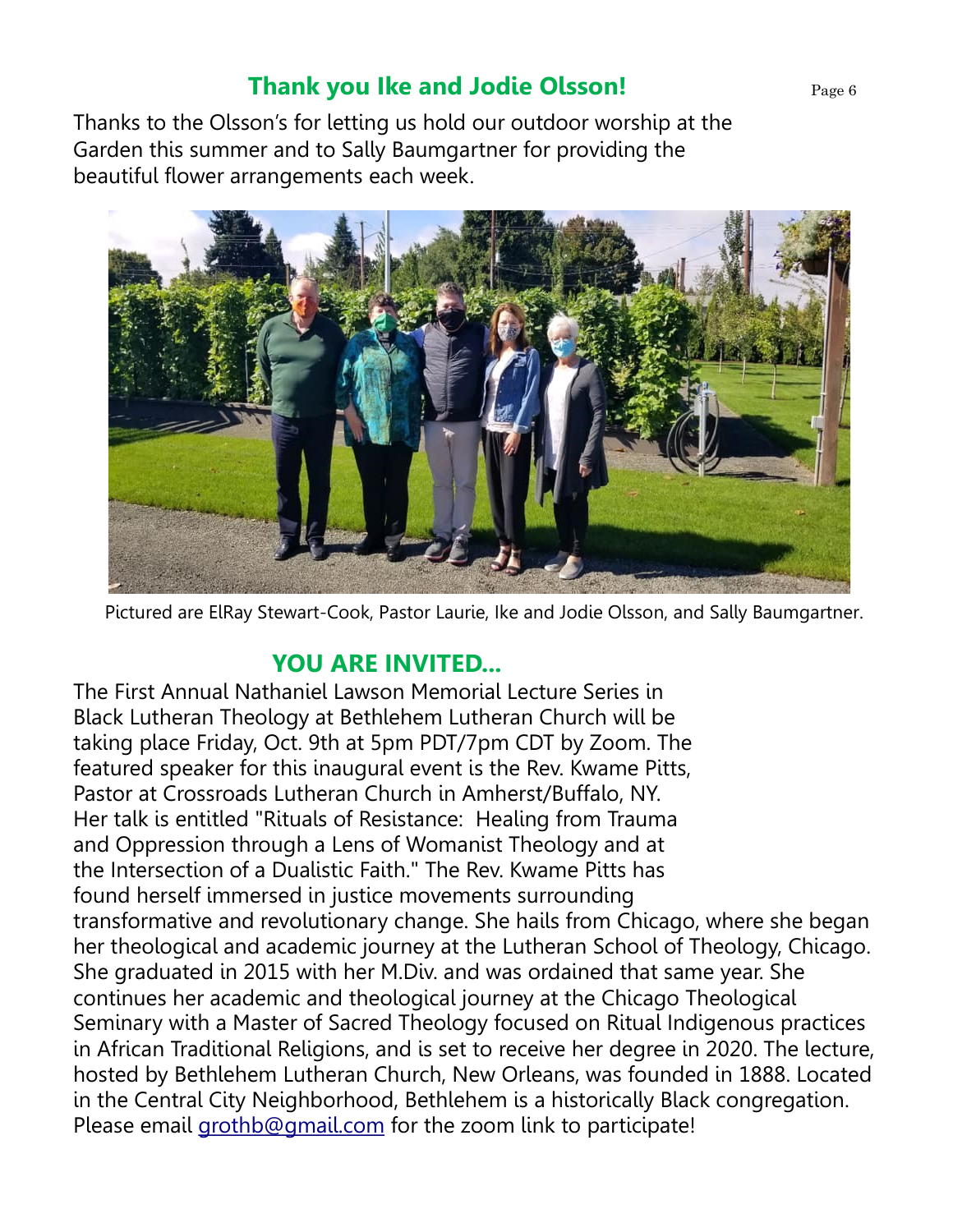



#### **Central Lutheran Church**

#### **Jan-Aug 2020 Compared to Jan-Aug 2019 Income--Expense Summary**

|                            | Jan-Aug 2020      | Jan-Aug 2019      | <b>Difference</b>  |
|----------------------------|-------------------|-------------------|--------------------|
| <b>Regular Envelopes</b>   | \$<br>373,233.06  | \$<br>377,490.12  | \$<br>(4, 257.06)  |
| <b>Other Offerings</b>     | \$<br>2,345.90    | \$<br>5,788.09    | \$<br>(3,442.19)   |
| <b>Holiday Offerings</b>   | \$<br>4,253.00    | \$<br>7,270.80    | \$<br>(3,017.80)   |
| <b>Other Income</b>        | \$<br>20,448.14   | \$<br>51,774.84   | \$<br>(31, 326.70) |
| <b>Departmental Income</b> | \$<br>39,414.95   | \$<br>74,059.94   | \$<br>(34,644.99)  |
| <b>Total Income</b>        | \$<br>439,695.05  | \$<br>516,383.79  | \$<br>(76, 688.74) |
| <b>Total Expenses</b>      | \$<br>452,247.01  | \$<br>520,522.26  | \$<br>(68,275.25)  |
| <b>YTD Net Income</b>      | \$<br>(12,551.96) | \$<br>(4, 138.47) | \$<br>(8, 413.49)  |